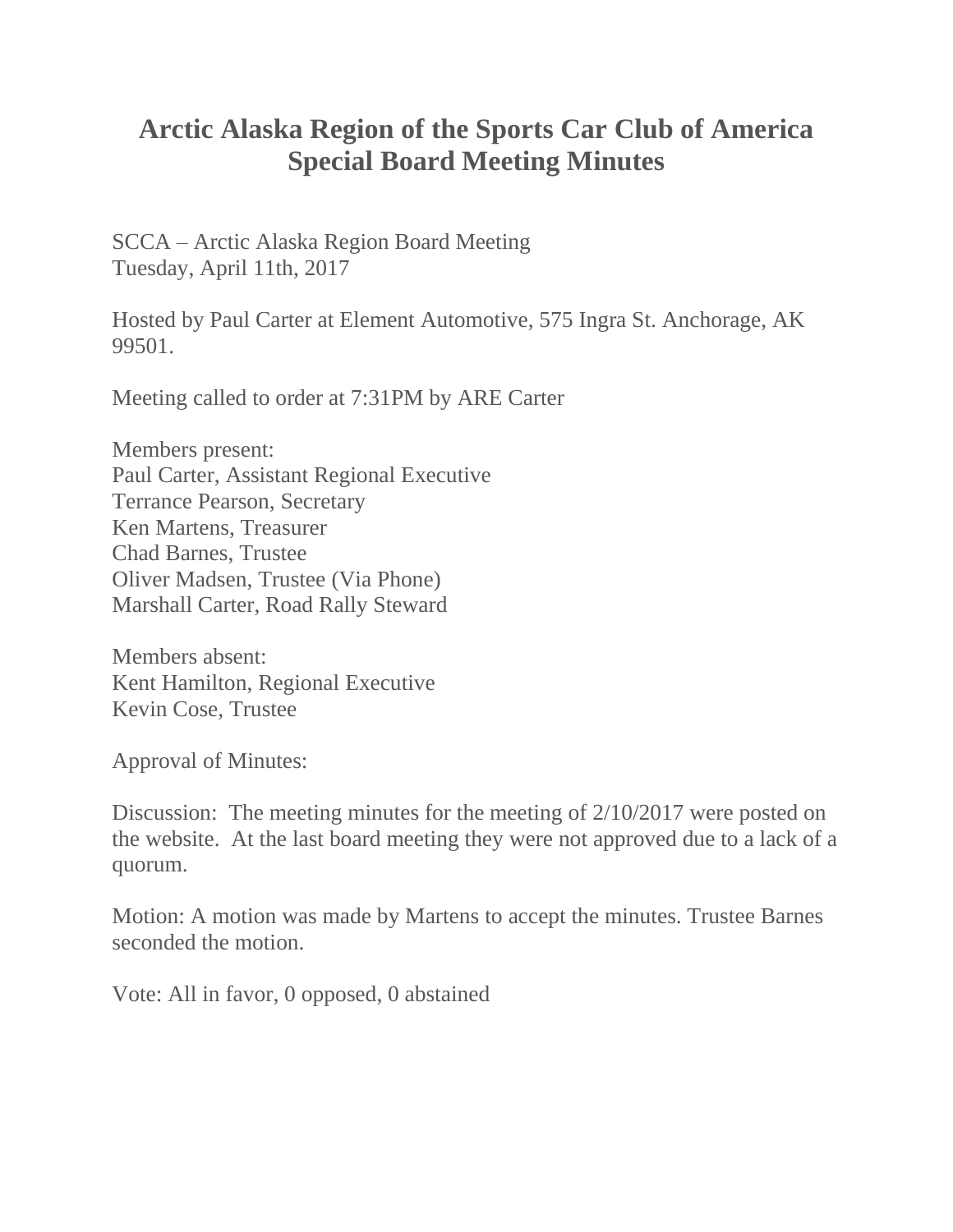New Business

SOLO Season

Discussion: It was discussed that the 2017 SOLO Season dates had not been approved by the BOD. The SOLO Steward John Buckley had presented the following dates for approval.

29 April SOLO School, Alaska Raceway Park, Palmer AK 30 April Regional Points SOLO #1 Alaska Raceway Park, Palmer AK 10 June Regional Points SOLO #2 North Pole Middle School, North Pole AK 11 June Regional Points SOLO #3 North Pole Middle School, North Pole AK 8 July Regional Points SOLO #4 Houston Middle School, Houston AK 9 July Regional Points SOLO #5 Houston Middle School, Houston AK 22 July Regional Points SOLO #6 North Pole Middle School, North Pole AK 23 July Regional Points SOLO #7 North Pole Middle School, North Pole AK 16 September Regional Points SOLO #8 Alaska Raceway Park, Palmer AK 17 September SOLO Drags Alaska Raceway Park, Palmer AK

Motion: A motion was made by Martens to approve the season as presented. Second by Barnes. Barnes proposed the motion be amended to say that since the final event of the year coincides with the USRRC, that it remains at the discretion of the Board on the execution of the 16 and 17 September events.

Vote: All in favor, 0 opposed, 0 abstained

SOLO Season Budget

Discussion: Request was for \$2250. Carter noted that insurance for REVan was not noted. Martens recommended that the budget be made to be Not To Exceed \$3000.00 for the season.

Motion: A motion was made by Pearson that a budget of NOT TO EXCEED \$3000 for the season all inclusive for the 2017 SOLO Season. Martens seconded the motion. The SOLO Steward has full discretion on expenditure of the funds. A discussion on trophies was offered but was requested to be tabled.

Vote: All in favor, 0 opposed, 0 abstained